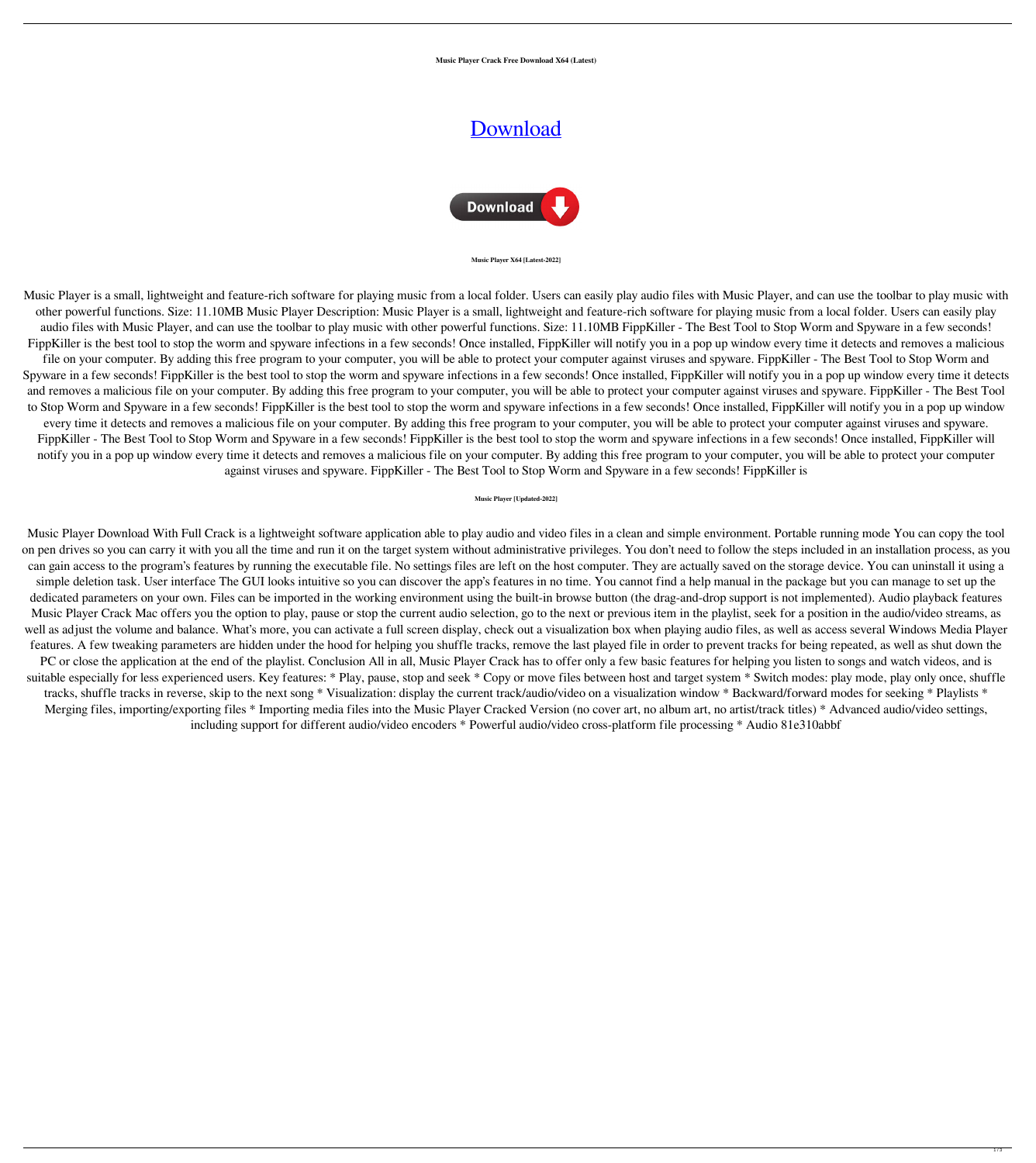## **Music Player Crack + X64**

Music Player is a lightweight software application able to play audio and video files in a clean and simple environment. Portable running mode You can copy the tool on pen drives so you can carry it with you all the time and run it on the target system without administrative privileges. You don't need to follow the steps included in an installation process, as you can gain access to the program's features by running the executable file. No settings files are left on the host computer. They are actually saved on the storage device. You can uninstall it using a simple deletion task. User interface The GUI looks intuitive so you can discover the app's features in no time. You cannot find a help manual in the package but you can manage to set up the dedicated parameters on your own. Files can be imported in the working environment using the built-in browse button (the drag-and-drop support is not implemented). Audio playback features Music Player offers you the option to play, pause or stop the current audio selection, go to the next or previous item in the playlist, seek for a position in the audio/video streams, as well as adjust the volume and balance. What's more, you can activate a full screen display, check out a visualization box when playing audio files, as well as access several Windows Media Player features. A few tweaking parameters are hidden under the hood for helping you shuffle tracks, remove the last played file in order to prevent tracks for being repeated, as well as shut down the PC or close the application at the end of the playlist. Conclusion All in all, Music Player has to offer only a few basic features for helping you listen to songs and watch videos, and is suitable especially for less experienced users. Music Player is a lightweight software application able to play audio and video files in a clean and simple environment. Portable running mode You can copy the tool on pen drives so you can carry it with you all the time and run it on the target system without administrative privileges. You don't need to follow the steps included in an installation process, as you can gain access to the program's features by running the executable file. No settings files are left on the host computer. They are actually saved on the storage device. You can uninstall it using a simple deletion task. User interface The GUI looks intuitive so you can discover the app's features in no time. You cannot find a

# **What's New in the Music Player?**

Play, edit, and save your favorite music anywhere using the premium Music App that gives you endless ways to listen to your music. Stream your favorite artists, songs, albums, and playlists from over 6 million songs. Play all your favorite songs. Search and stream your favorite artists and albums on iTunes, Spotify, Amazon Music, Rdio, Google Music, and more. Create Playlists and share with friends and family. Add album art and mix your music the way you want it to be played. Save music directly to your phone or computer for free with 1GB of cloud space. Features: Play, edit, and save your favorite music anywhere using the premium Music App that gives you endless ways to listen to your music. Stream your favorite artists, songs, albums, and playlists from over 6 million songs. Play all your favorite songs. Search and stream your favorite artists and albums on iTunes, Spotify, Amazon Music, Rdio, Google Music, and more. Create Playlists and share with friends and family. Add album art and mix your music the way you want it to be played. Save music directly to your phone or computer for free with 1GB of cloud space. ∕ Stream your favorite artists, songs, albums, and playlists from over 6 million songs.✓ Free 1GB cloud storage for all Music Library and Playlists synced through your phone and computer.✓ Play all your favorite songs.✓ Search and stream your favorite artists and albums on iTunes, Spotify, Amazon Music, Rdio, Google Music, and more.✓ Save music directly to your phone or computer for free.✓ Create Playlists and share with friends and family. Add album art and mix your music the way you want it to be played. Adjust controls and effects to get the perfect sound. I Save music directly to your phone or computer for free with 1GB of cloud space. Recommended:Music Player(iOS/Android): Player(Windows): Description: Play, edit, and save your favorite music anywhere using the premium Music App that gives you endless ways to listen to your music. Stream your favorite artists, songs, albums, and playlists from over 6 million songs. Play all your favorite songs. Search and stream your favorite artists and albums on iTunes, Spotify, Amazon Music, Rdio, Google Music, and more. Create Playlists and share with friends and family. Add album art and mix your music the way you want it to be played. Save music directly to your phone or computer for free with 1GB of cloud space. Features: Play, edit, and save your favorite music anywhere using the premium Music App